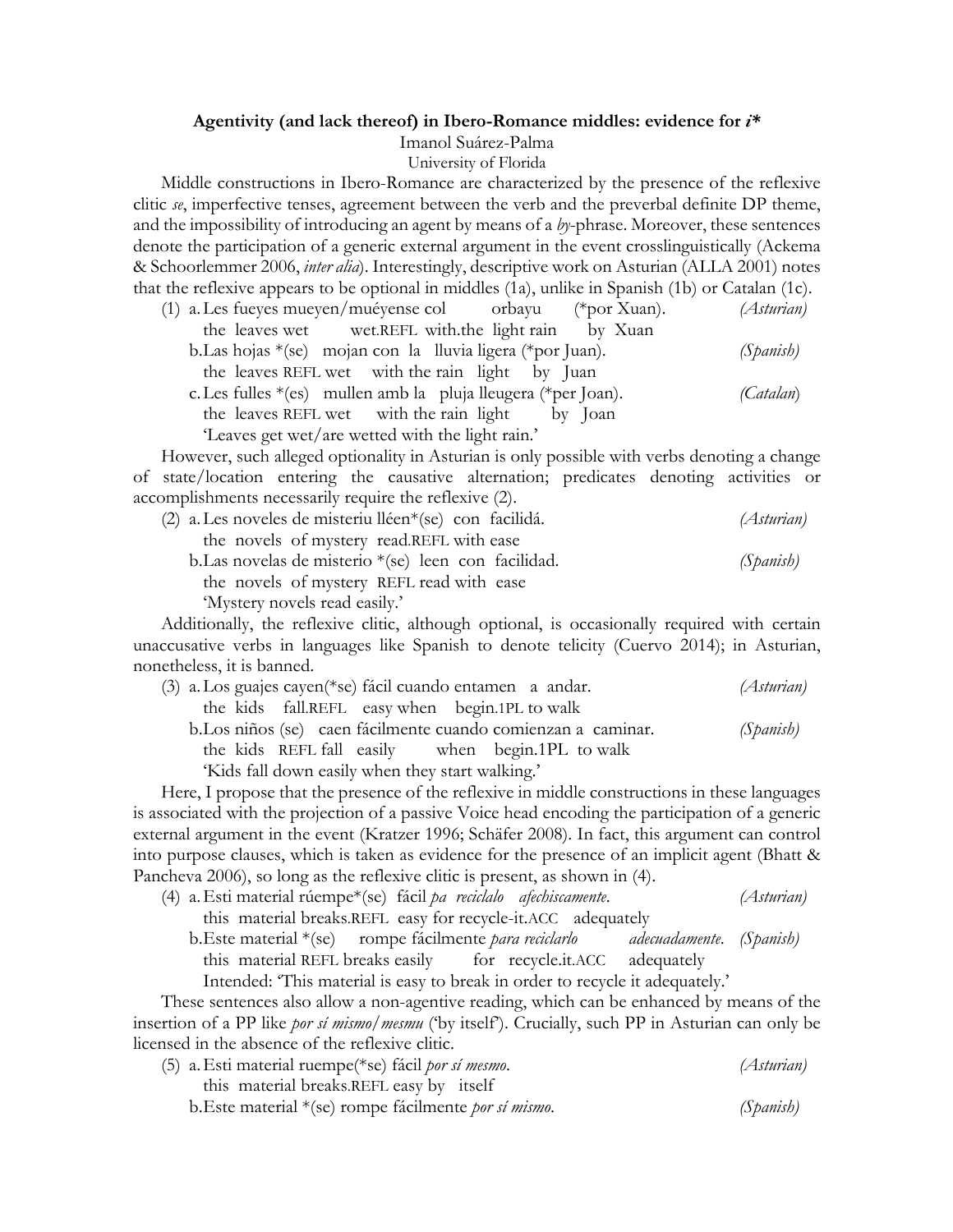this materialREFL breaks easily by itself 'This material breaks easily by itself.'

Thus, I claim that two possible configurations can yield middle sentences containing changeof-state predicates: (i) a generic *se*-passive (4) containing a passive Voice head and a bieventive structure comprising an activity subevent and a stative one  $(v_{\text{DO}}+v_{\text{BE}})$  (Cuervo 2003); and (ii) a generic inchoative, without Voice, and composed by a subevent of change and a stative one  $(v<sub>GO</sub>+v<sub>BE</sub>)$ . While the reflexive clitic in (4) is the spell-out form of the passivized Voice head, in (5b) it spells out the subevent of change  $(v_{\text{GO}})$ ; the difference between Spanish –as well as other Ibero-Romance languages, such as Catalan– and Asturian, is the fact that *v*<sub>GO</sub> in the latter does not have a phonetic form.

Moreover, middle contexts containing change of state verbs allow the insertion of an affected applicative head (Cuervo 2003; Suárez-Palma 2020) introducing a non-core dative argument, which can be interpreted either as affected by the theme's resulting state if merged below the first subevent (either  $v_{\text{DO}}$  or  $v_{\text{GO}}$ ), or as unintentional causer of the event if merged on top. Crucially, the later interpretation is only available in the generic inchoative variant (6a), where the position above  $\nu_{\text{GO}}$  is not filled by Voice, i.e. in the generic  $\kappa$ -passive counterpart (6b).

(6) *Generic inchoative*

a.A Xuani, esti material ruémpe-yi fácil. *(Asturian)*

to Xuan.DATthis material breaks-3SG.DAT easy

i. 'Xuan accidentally causes this material to break easily.'

ii. 'This material breaks easily, and Xuan is affected by it.'

iii. 'It is easy to break Xuan's material, and he is affected by it.'

*Generic* se-*passive*

b.A Xuani, esti material ruémpese-yi fácil. *(Asturian)*

to Xuan.DATthis material breaks.REFL-3SG.DAT easy

i. 'Xuan accidentally causes this material to break easily.'

ii. 'This material breaks easily, and Xuan is affected by it.'

iii. 'It is easy to break Xuan's material, and he is affected by it.

These data suggest there exists a competition between Appl and Voice for the position atop the first subevent. I propose that such phenomenon can be explained by adducing to Wood and Marantz' (2017) notion of *i\**, i.e. an argument-introducing functional head whose spell-out form varies depending on its surrounding environment; thus, *i\** would be realized as Voice in the context of  $\nu_{\text{DO}}$  and as Appl when its complement is  $\nu_{\text{GO}}$ . The derivations for (6) are shown in (7). (7) *Applicative as unintentional causer* (no Voice)

a.  $\left[\text{AppIP} \left[\text{DP} \text{ } a \text{ } \text{Xuan}_i\right]\right] \left[\text{App1 -}y_i\right]_{i \in \text{PO}} \left[\text{CPO} \left[\text{PO} \left[\text{ } p \text{ } \text{ } s \text{ } \text{ } bi \text{ } material\right]\right] \left[\text{PBE} \left[\text{ } v \text{ } romp-1 \right]\right]\right]\right]$ 

*Applicative as affected by an event* (with or without Voice)

b.(**[VoiceP [Voice** *se***)** [*v*PDO/GO [*v*DO/GO **[ApplP [DP** *a Xuani***] [Appl -y** [*v*PBE [DP *esti material*] [*v*BE  $\sqrt{r}$  *romp*-[[[[[[

In sum, this proposal demonstrates that a generic passive and a generic inchoative can underlie middle constructions containing a change of state predicate in Ibero-Romance, giving rise to syntactic ambiguity in those languages where *se* spells out both Voice and  $v_{GO}$ ; additionally, it shows that the presence of the reflexive in Asturian middle sentences is exclusive to those predicates obligatorily subcategorizing for an external argument; finally, the three different interpretations dative arguments can have in these contexts supports Wood & Marantz's *i*\* hypothesis.

## **References:**

**ALLA. 2001**. *Gramática de la Llingua Asturiana.* Oviedo: ALLA. **Ackema, P. & M. Schoorlemmer. 2006**. Middles. In M. Everaert, H. van Riemsdijk (eds.), *The Blackwell Companion to Syntax, Vol. I,* 131-203. Oxford: Blackwell. **Bhatt, R. & R. Pancheva. 2006**. Implicit Arguments. In M. Everaert, H. van Riemsdijk (eds.), *The Blackwell Companion to Syntax*, vol. 1, 558–588. Oxford: Blackwell. **Cuervo, M.C. 2003**. *Datives at Large.*  Cambridge: MIT dissertation. **Cuervo, M.C. 2014.** Alternating unaccusatives and the distribution of roots. *Lingua* 141. 48–70. **Kratzer, A. 1996**. Severing the external argument from its verb. In J. Rooryck & L. Zaring (eds.), *Phrase structure and the lexicon*, 109–137. Springer, Dordrecht.